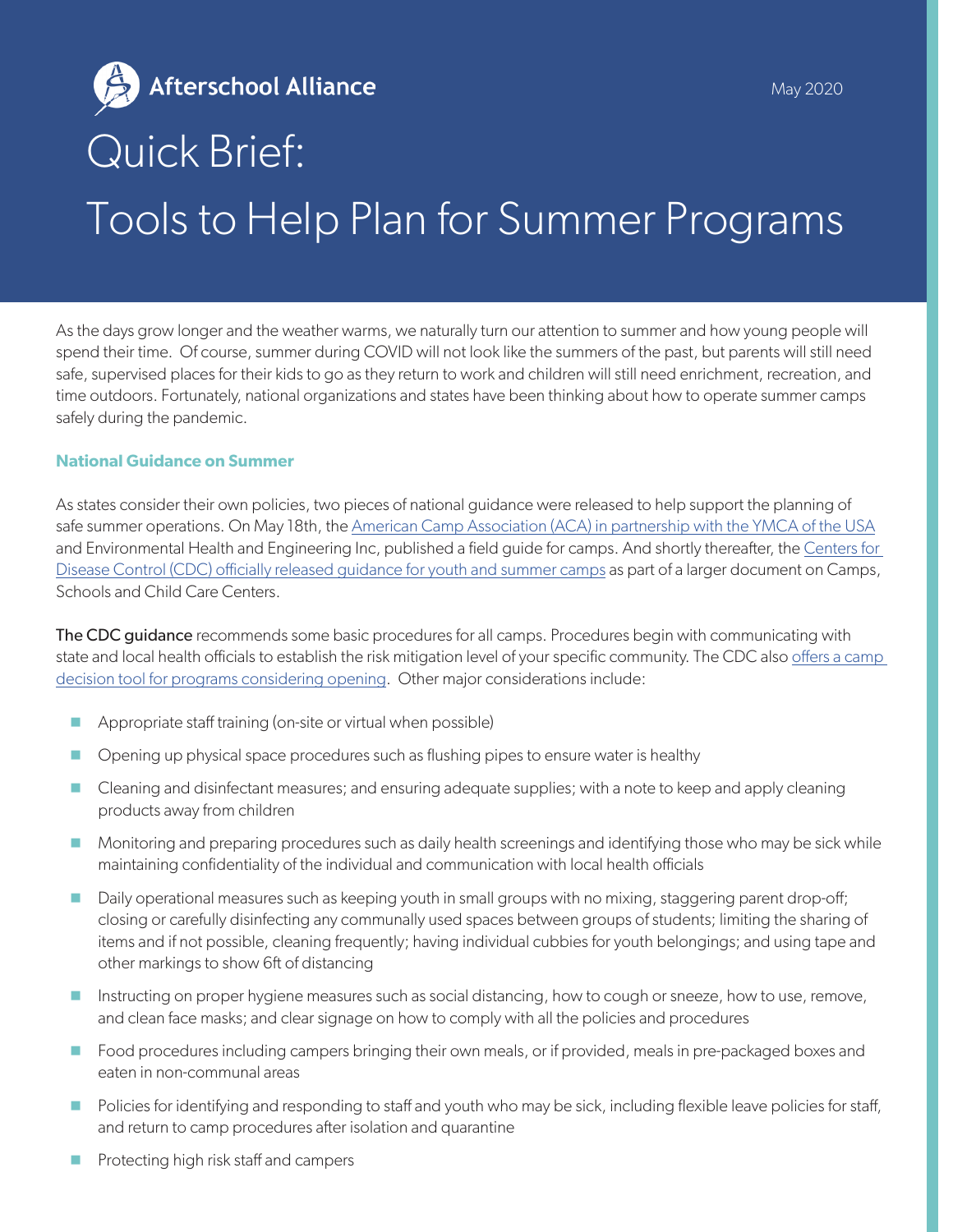- The importance of a designated staff to coordinate COVID and health related activities and ensure clear communication with stakeholders
- Ways to support coping and resilience among employees and children

The American Camp Association's Guidance appears even more thorough at 82 pages of guidance in very specific areas, including a focus on the camp's heating, ventilation, air conditioning, and plumbing systems, as well as aquatic centers and sleeping bunks. Overall, the guidance includes many similar themes and incorporates CDC information. A few areas that stand out are:

- **F** Focus on the emotional state of campers, including helping counselors allow campers to talk about fear, receive accurate information, reduce stigmas and misperceptions, and understand the importance of precautionary measures in an age appropriate way. The document links to [CDC Frequently Asked Questions on COVID](https://www.cdc.gov/coronavirus/2019-ncov/faq.html) as a support.
- **Procedures for contract tracing and providing clear information to parents, staff, and local health officials about** camp operations, as well as prevention strategies and any suspected or confirmed cases, including providing overall camper absenteeism data to the local health departments
- Medical pre-screenings for campers and staff by primary care providers before attending
- A preference for the outdoors and open air wherever possible
- **For programs providing transportation using buses or vans, a recommended best practice suggested screening all** drivers at the beginning of their shifts, providing them with the medical clearance and training to wear an N95 mask, having a Plexiglas barrier between the driver and cabin, separating seating between children, having children wear facemasks, and having them sanitize their hands before entry
- Reference to the [CDC "Burn Calculator"](https://www.cdc.gov/coronavirus/2019-ncov/hcp/ppe-strategy/burn-calculator.html) for how to think about the purchasing needs of Personal Protective Equipment (PPE) and a list of suggested camp supplies which includes suggestions like purchasing 50% more than the usual hand soap and paper towels, 100% more disinfectants and surface wipes; about 0.5 fl oz of hand sanitizer for each camper, and supplies for the medical staff for the summer such as 50 surgical masks and gowns, 200 disposable gloves and N95 respirators as well as thermometers for each

## **State Planning**

While many states had begun their planning for summer guidance before these official documents were released, the basic frameworks of many state plans, some complete and some still in draft, often align closely with the recommendations of the national level guidance.

As of May 2020, guidance, in either draft or final form, from about 10 states was reviewed for this brief. In some states this guidance is specific to summer and camp, in others it includes additional youth spaces, such as child care and afterschool programs as well. While much state guidance aligns with the national recommendations above, below you will find some notable differences among states as well as some interesting or unique language within plans.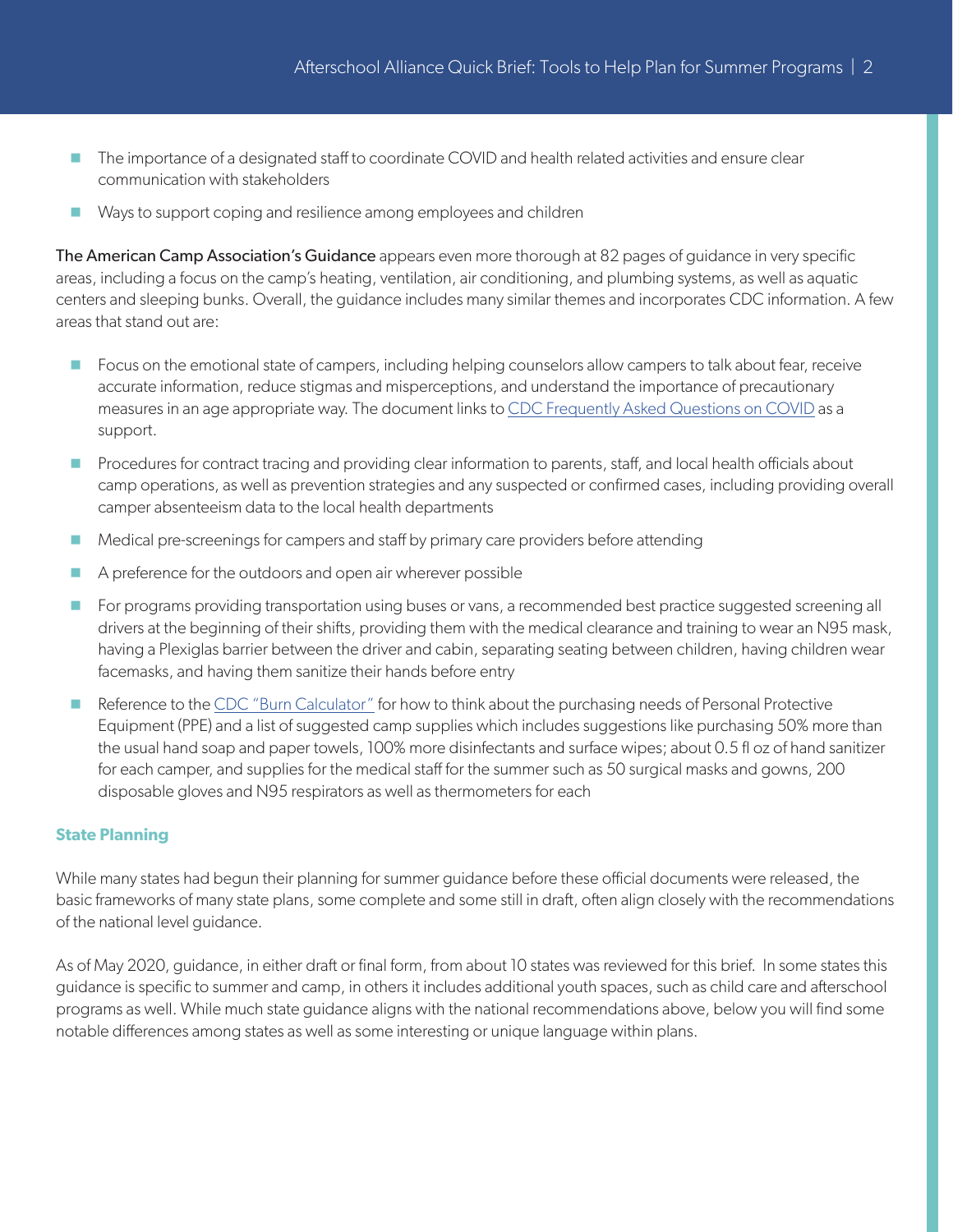What's common among state summer and/or child care plans: Most states have similar policies for procedures such as parent drop off and student check-in, reducing or eliminating visitors, having campers remain in pod/cohort like groups with little mixing, reducing the amount of shared space and equipment, regular disinfecting and cleaning, utilizing outside space as often as possible, eliminating field trips, ensuring a 72 hour wait period after any symptoms of any illness have disappeared, and maintaining social distancing.

Where state policies diverge: While the majority of policies and procedures are shared, there is variability across state policies on topics such as:

- $\blacksquare$  Mask use: Some states recommended masks for anyone in the camp over the age of 2 (for those without any conditions that would make mask wearing dangerous). Some states recommended masks at all times for staff only. Others recommended masks when not outside or when physical distancing was expected to be less than 6 feet. Others recommended N95 masks for certain staff and cloth for others, one recommended masks only for individuals who were sick or expected to have COVID 19, and another recommended masks at all times except when engaged in physical activity. Some states got very specific about only introducing masks after campers and staff were trained in the practices of how to use them and care for them safely and effectively.
- **Population geography to serve**: Some states recommended initially only serving families and children from the local areas. Others had policies for a 14-day quarantine for children coming from out of state.
- Meals: A surprisingly large divergence was evident in meal policy. Some states explicitly encouraged all meals to be prepared on site as a way to provide the most control and discouraged bringing food from home, while a few others took the opposite approach recommending where possible that all meals come in from home with the camper.
- **Staff ratios and group sizes:** At least one state mentioned the specific CDC ratio of one adult to every 5 students. Another mentioned organizing campers in cohorts of the same 10 campers with 2 adults, ensuring that the adults could take breaks or step away when necessary, and a third focused again on the number 10 but this time recommending 10 people total per group with 8 children and 2 adults. One state set a maximum of 20 people including adults and children; another allowed groups with a ratio of 50 children to 10 staff and would allow a camp to have multiple groups of 50 children as long as groups did not interact with one another. As one state noted, "There is insufficient evidence to suggest a maximum group size that best balances the need to minimize risk of disease transmission with camp operational capacity."
- **Space:** Two states laid out how to think about the number of campers by the amount of available space, with one state suggesting 35 sq ft per camper inside and 75 sq ft per camper outside. Another state with a more general childcare focus suggests considering additional spaces such as schools, churches, universities, convention centers and sporting stadiums to have larger footprints; and some states have checklists, which begin asking about space with an idea of how much control they will have over cleaning and other procedures in these spaces.
- **Testing:** One state suggested testing all staff prior to the start of the program. Another state recommended testing, but makes clear that this cannot be a necessary condition of employment.